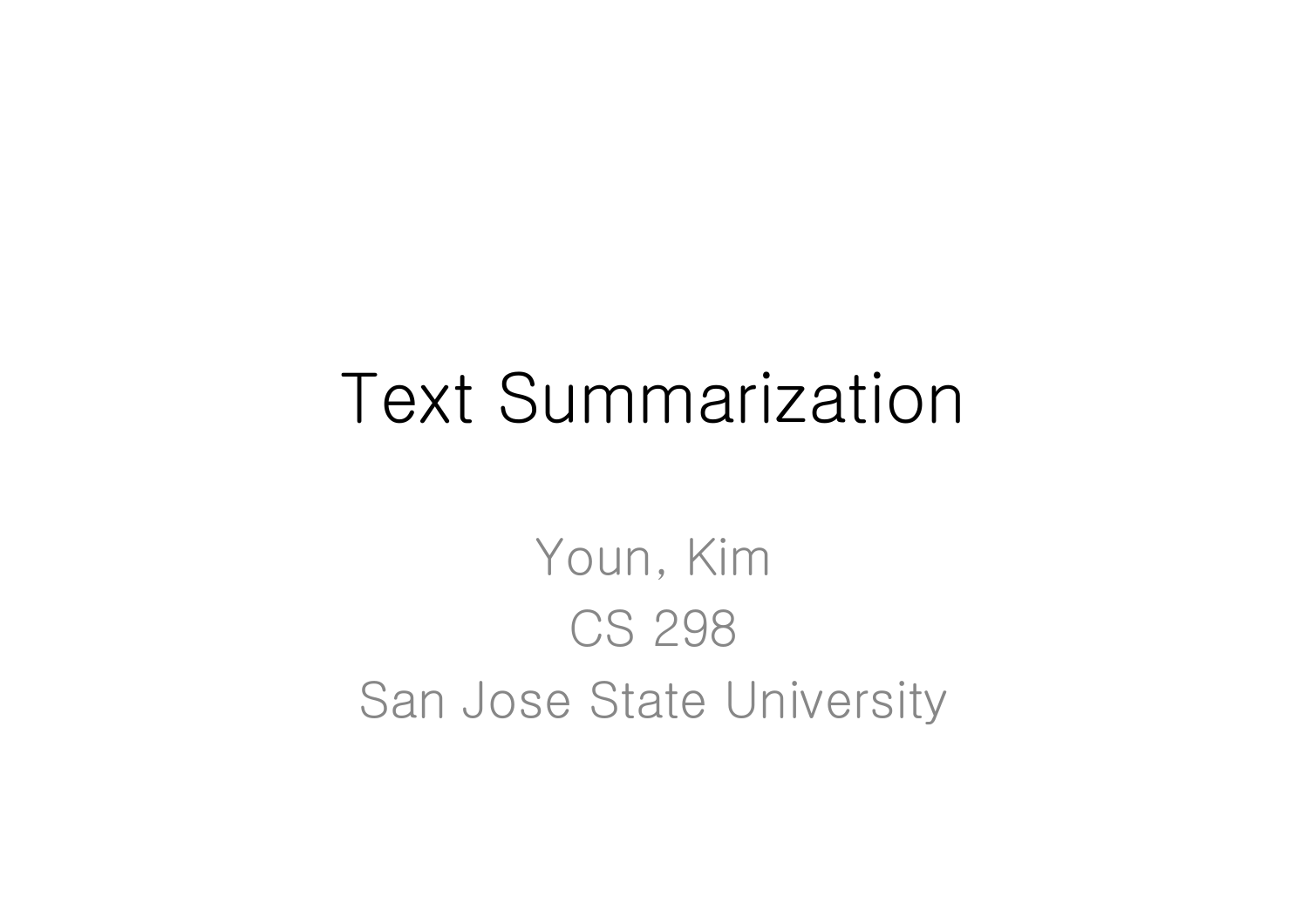# **Outline**

- Introduction
- Theory and Concepts
- Design and Implementation
- Summary Evaluation
- Conclusion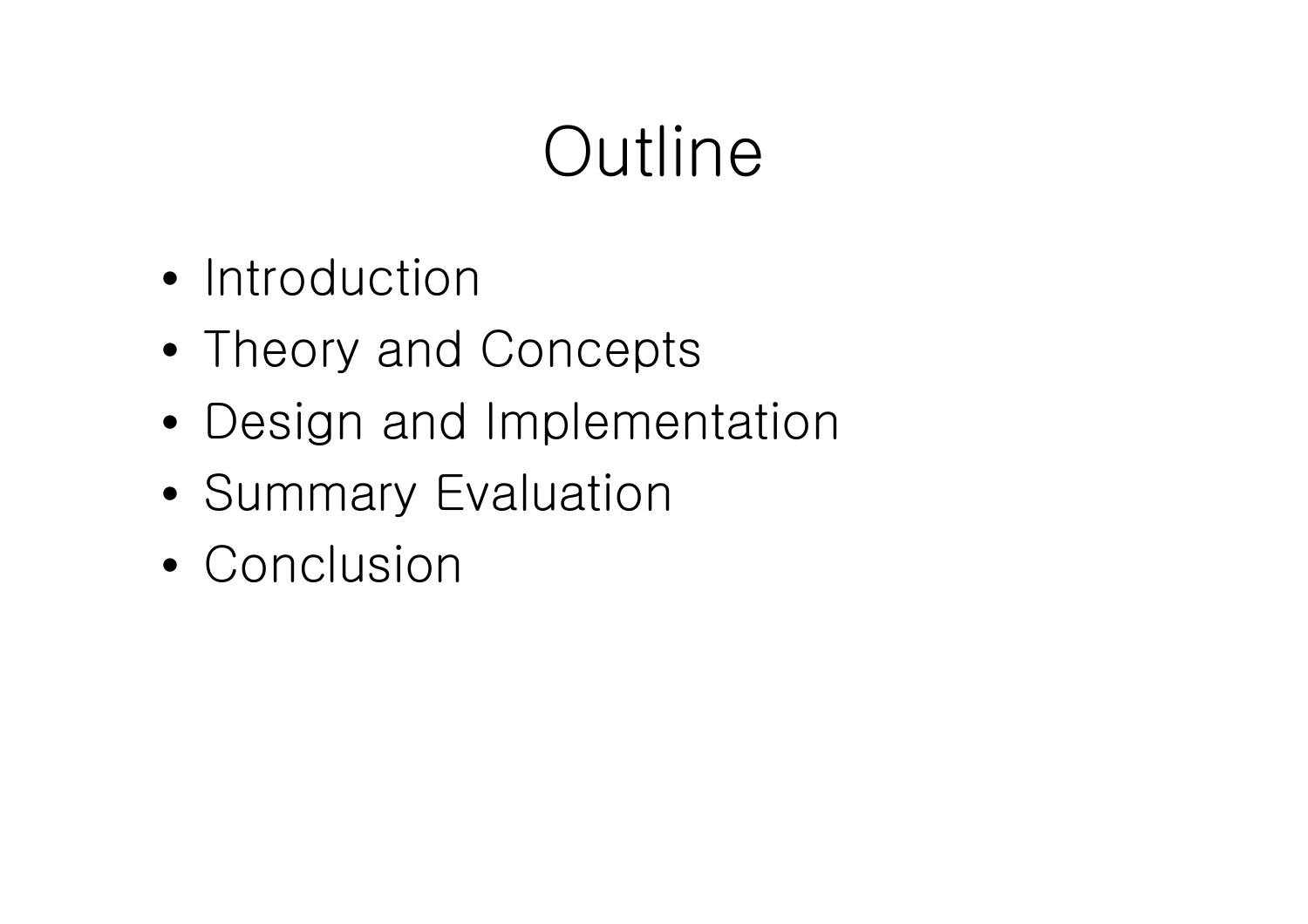# Introduction

- Motivation
	- Need for an efficient text summarizer due to the overwhelming amount of textual information available on the Web.
	- Useful for a reader to have access to a concise summary tailored to his or her interests to quickly browse through a large number of blog sites.
	- The utilization of SQL, which can be easily converted into Pig Latin, an SQL-like data transformation language developed at Yahoo and allows for massive parallel processing of large data sets across clusters by compiling queries into Map Reduce jobs and executing them in Hadoop.
- Goal
	- Create a text summarizer to provide condensed versions of original text by identifying the best approximation of original text.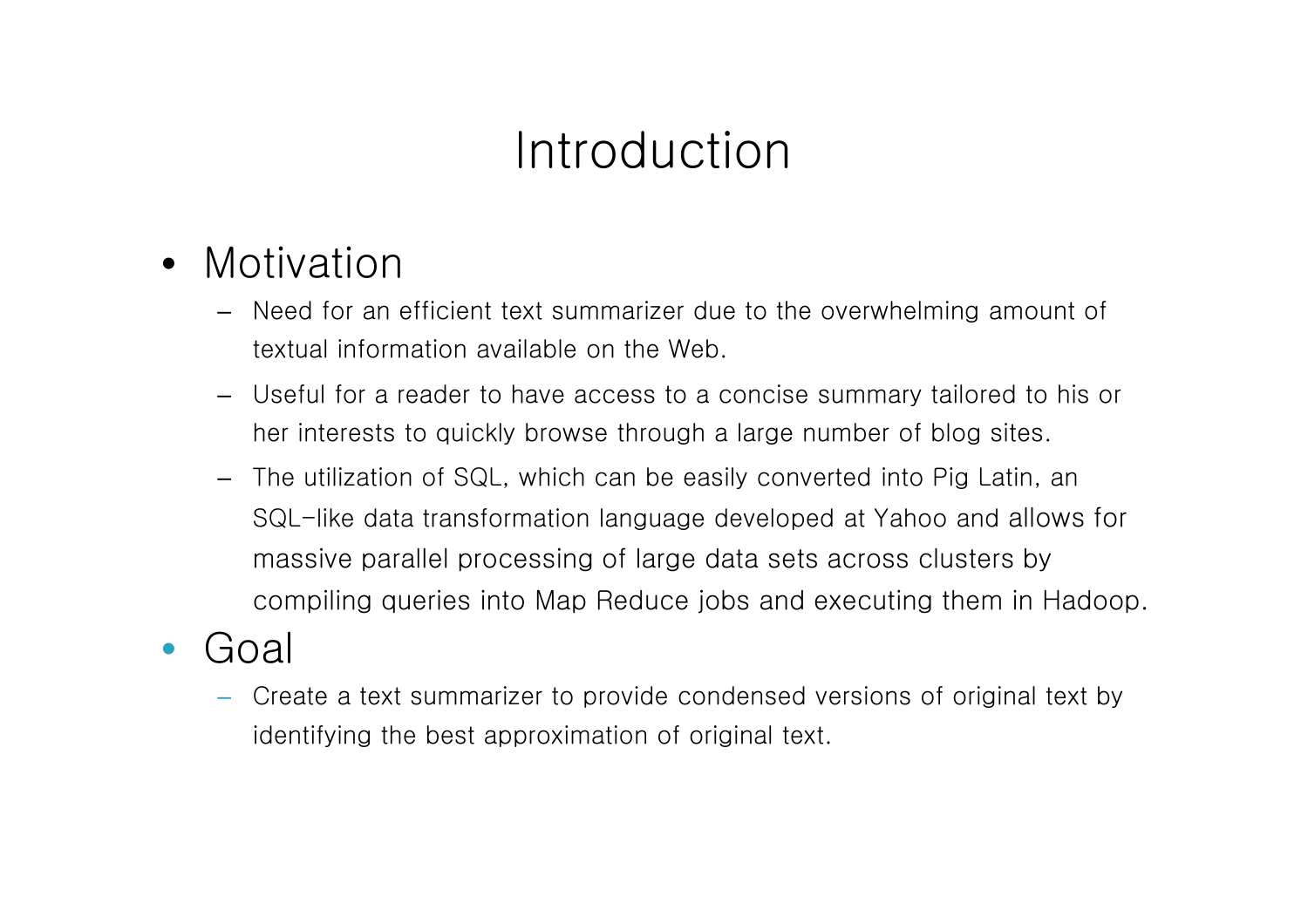#### Theory and Concepts

- The Lanczos Algorithm
	- Can determine the eigenvalues for a large sparse matrix efficiently through the employment of the Lanczos recursion, which converts the original matrix A into tridiagonal matrix T through a finite number of orthogonal similarity transformations.
	- The eigenvalues for tridiagonal matrix T are approximate to those of the original matrix, A.
	- The eigenvectors of A can be found through the multiplication of the eigenvectors of T by the Lanczos vectors acquired from the recursion.
	- The number of arithmetical operations required to generate a tridiagonal matrix is proportional to the number of nonzero entries of A, which saves running time for a large sparse matrix.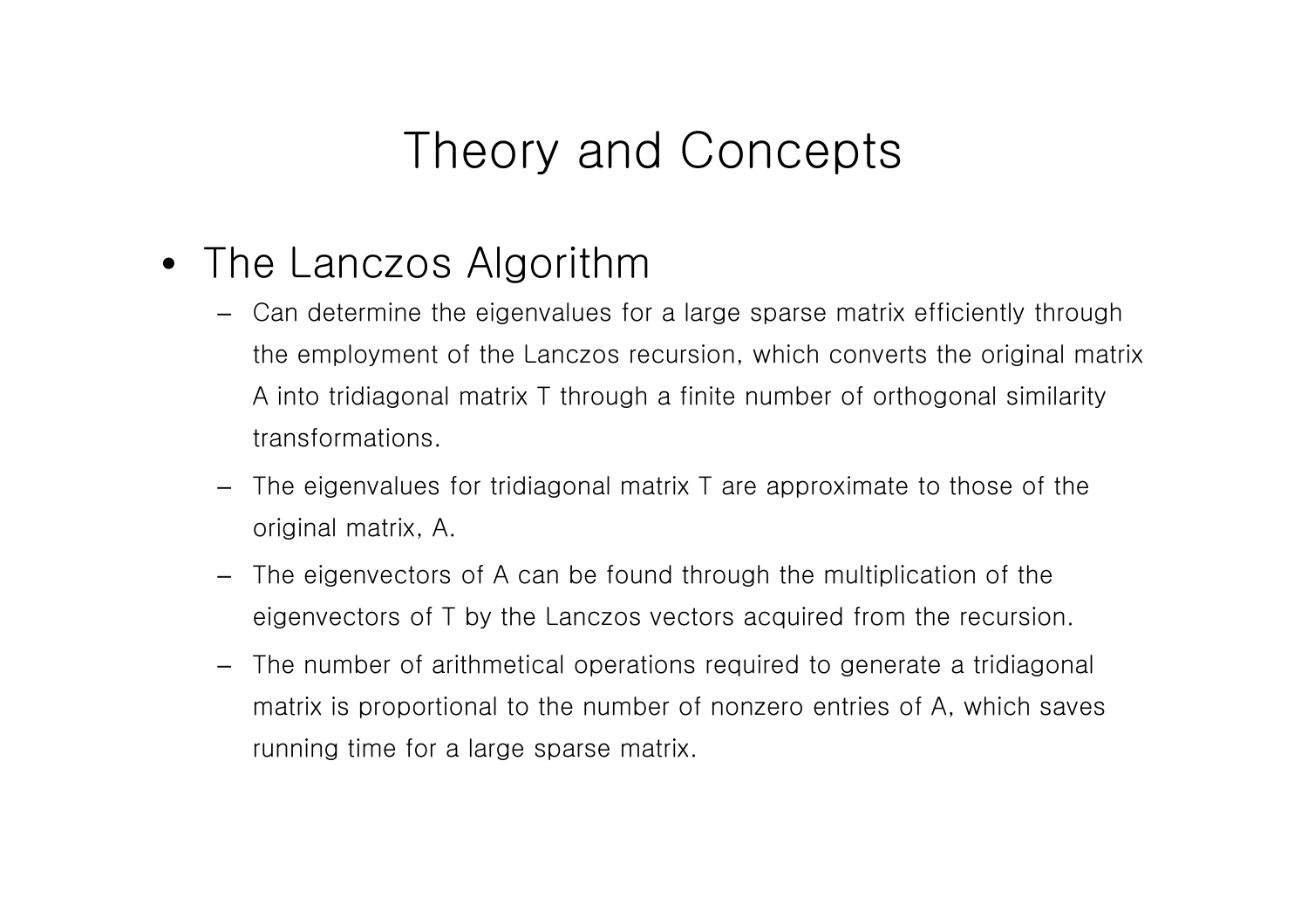### Theory and Concepts (cont..)

- SVD (singular value decomposition)
	- The SVD theorem is usually presented as:

 $A_{_{\mathit{n\mathit{xp}}}} = U_{_{\mathit{n\mathit{xn}}}} S_{_{\mathit{n\mathit{xp}}}} V_{_{\mathit{p\mathit{xp}}}}^{^{\mathit{T}}}$ 

where  $UU^T = U^TU = I$  and  $V^TV = VV^T = I$ 

– Based on the linear algebra theorem that a rectangular matrix A can be decomposed into the product of three matrices (an orthogonal matrix U, a diagonal matrix S, and the transpose of an orthogonal matrix V), and reconstructed by multiplying the three matrices together.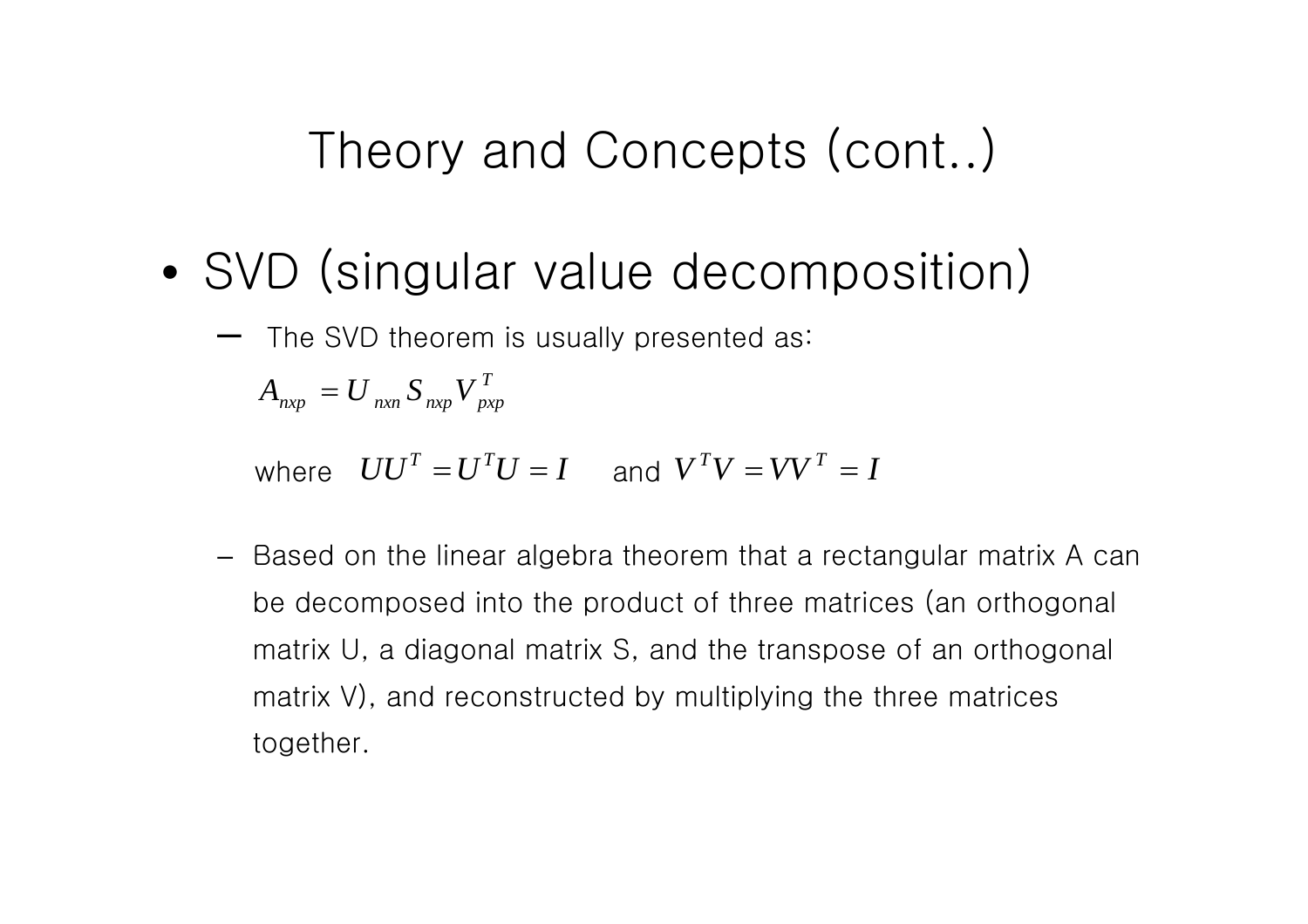#### Theory and Concepts (cont…)

- SVD (cont $\cdots$ )
	- Calculating SVD consists of finding eigenvalues and  $AA^T$ eigenvectors of  $A^T A$  and  $A A^T$ . The eigenvectors of  $A^T A$ make up the columns of U and the eigenvectors of make up the columns of V. The singular values in S contain the square roots of the eigenvalues from  $AA<sup>T</sup>$  or  $A<sup>T</sup>A$  and are placed along the diagonal of S in descending order.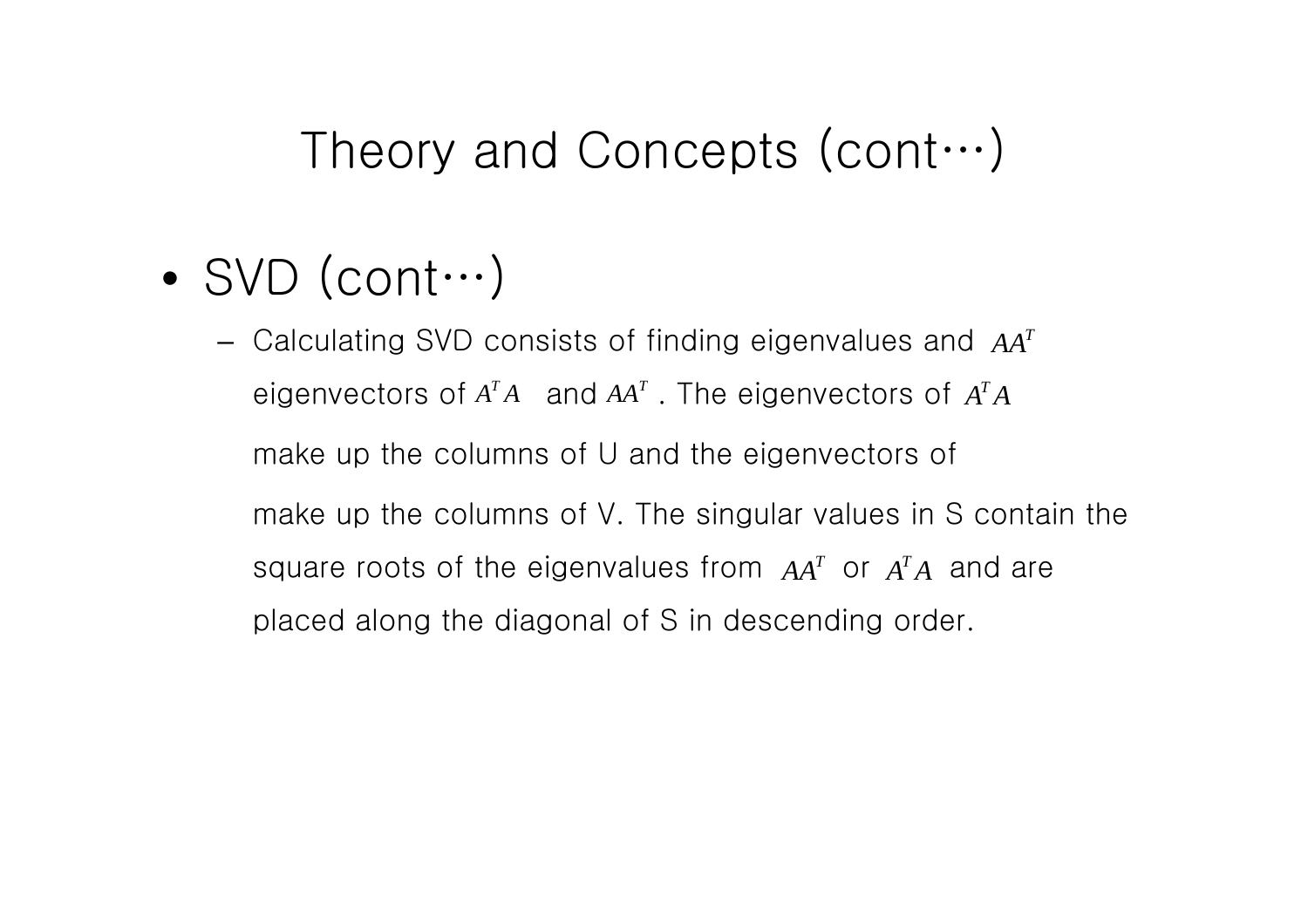#### Theory and Concepts (cont…)

# • SVD (cont…)

- It is a method for reducing a high-dimensional set of data to a lower-dimensional set, which allows us to identify which data exhibit the most variation through an ordering of the dimensions.
- It gives us the best approximation of the original data by simply ignoring dimensions below certain thresholds, and in doing so this approach reduces the volume of content, while maintaining the main relationships that are present.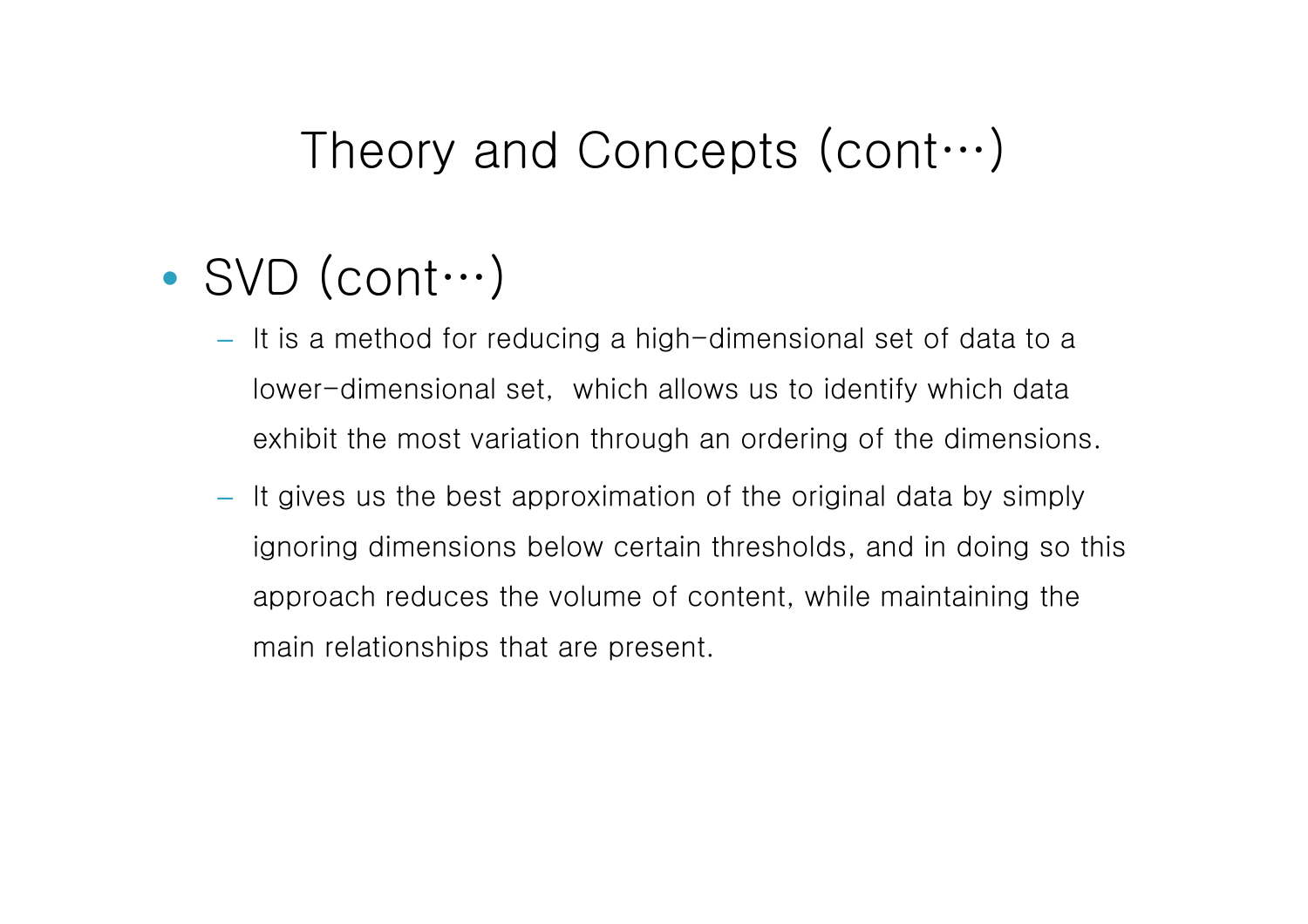# Theory and Concpets (cont…)

- Eigenvalues and Eigenvectors
	- If a nonzero vector satisfies the equation below, vector v is called an eigenvector, and scalar  $\lambda$  is called an eigenvalue.
		- $=$   $\lambda v$  where A is a square matrix.  $\rightarrow$ *vA*  $\rightarrow$  $\lambda v$
	- Eigenvectors and eigenvalues are important in many areas of mathematics and physics.
	- Eigenvectors and eigenvalues can tell us something important about the matrix such as underlying or hidden structure of matrix.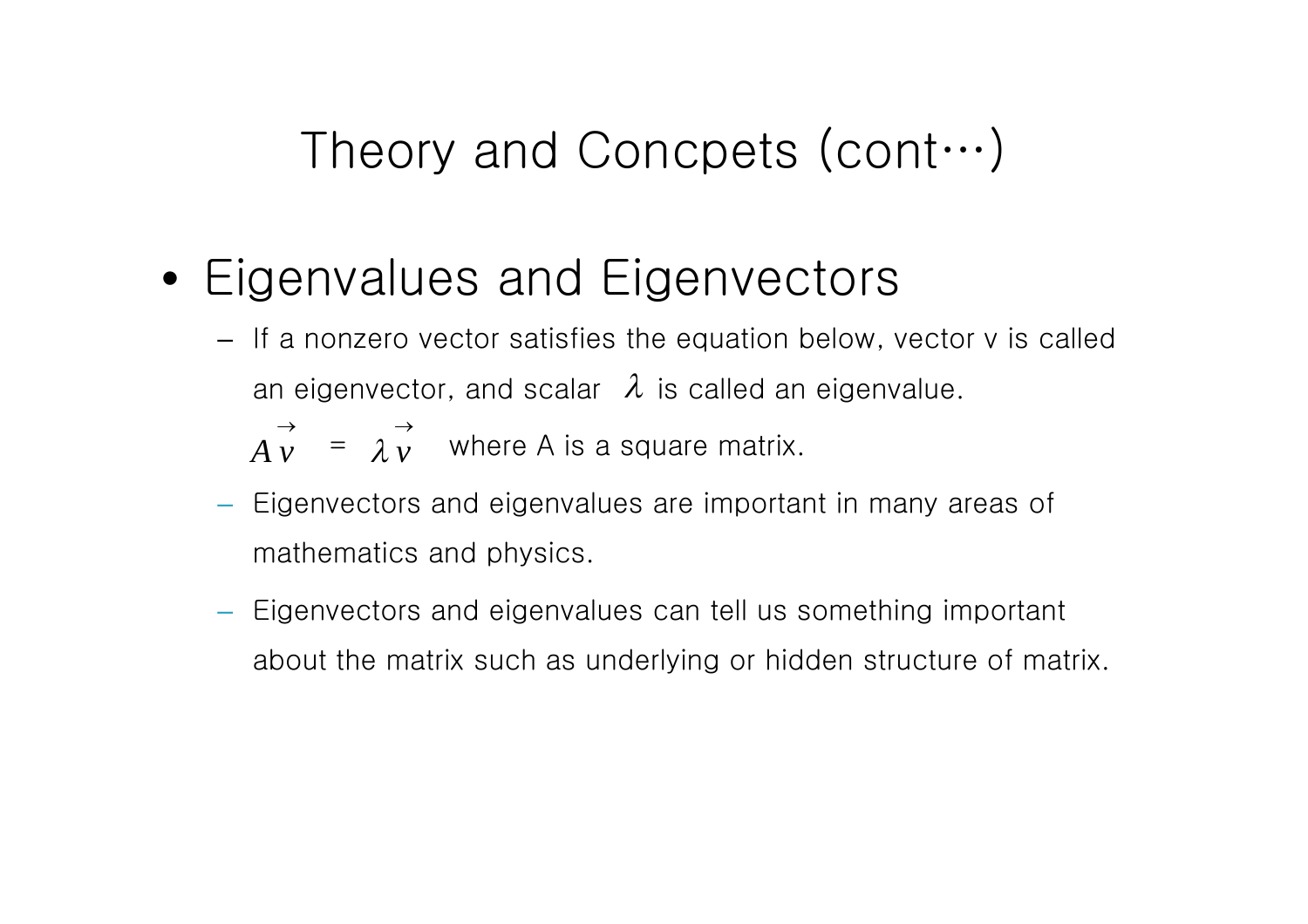#### Theory and Concepts (cont…)

- For my project:
	- Worked with a word-by-sentence matrix A, where  $A_{\!i\!j}$  represents the frequency of a particular word appearing in each sentence.
	- Using SVD, A can be decomposed into three matrices ( U, S, and  $V^{T})$
	- $-$  Each number  $U_{ij}$  indicates how strongly related a word  $\,$  is to the topic or concept represented by semantic dimension , while each number *Vij*indicates how strongly related sentence is to the topic represented by semantic dimension. Each number on the diagonal of S indicates the importance of the corresponding semantic dimension.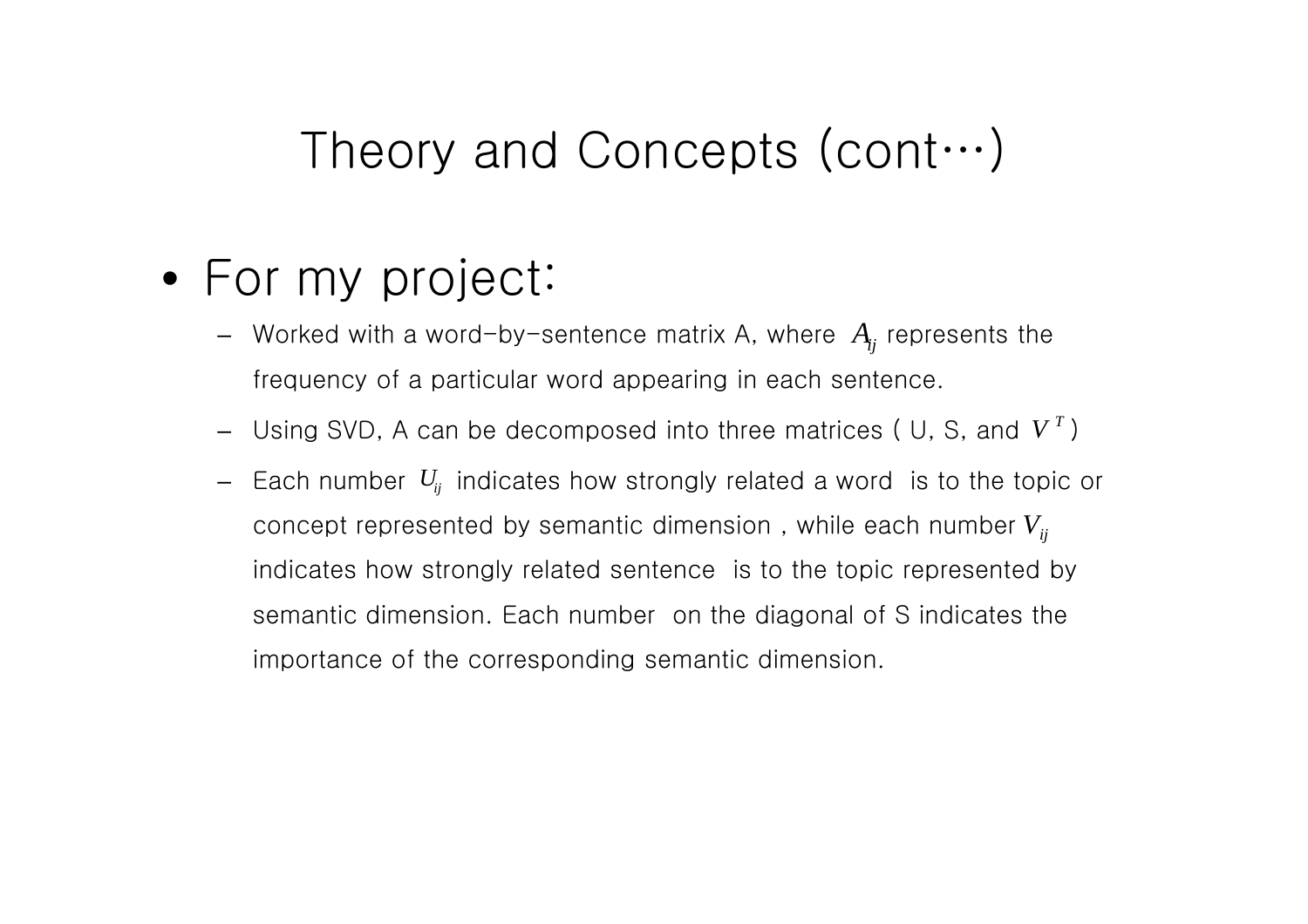# Theory and Concepts (cont…)

• To extract sentence for each topic for the summary in my project:

Each entry in the matrix  $\boldsymbol{V}^T$  gives information about how closely the sentence is related to the given concept. A higher value means that the sentence is more closely related this concept. Thus, the sentence that is most related to each concept is chosen for the summary until a predefined number of sentences is extracted.

|         | Sentence 1 | Sentence 2 | Sentence 3 | Sentence 4 |
|---------|------------|------------|------------|------------|
| Topic 1 | 0.22       | 1.51       | 2.11       | 7.67       |
| Topic 2 | 5.33       | 3.22       | 1.10       | 2.43       |
| Topic 3 | 3.43       | 5.34       | 0.74       | 0.71       |
| Topic 4 | 2.11       | 1.31       | 9.54       | 2.33       |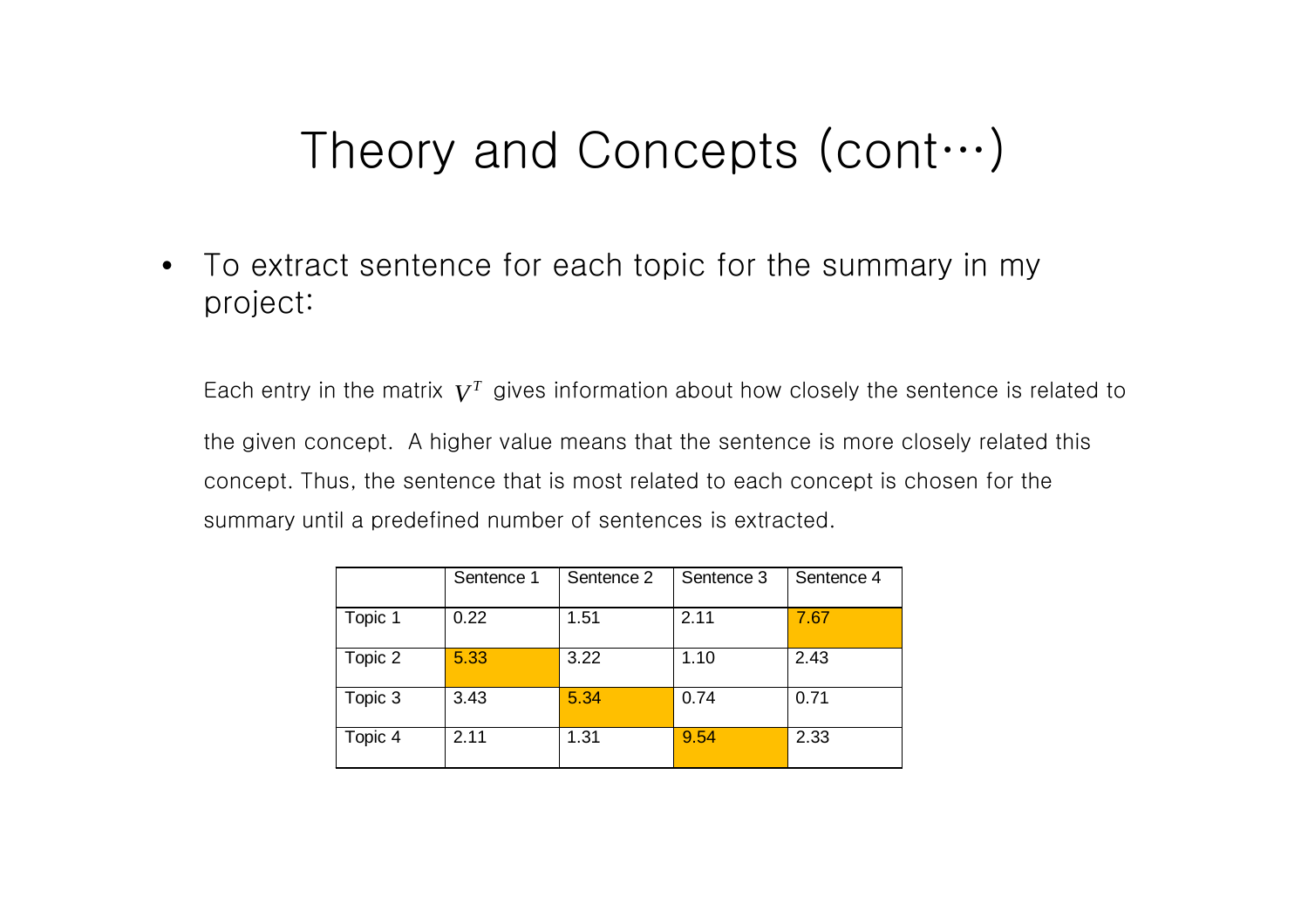### Design And Implementation

- The front end was developed using JQuery, JavaScript and HTML.
	- Used JQuery to make Ajax requests, manipulate the DOM and CSS, and to add effects and animations.
- The back end was developed using PHP and SQL.
	- Used PHP to respond to JQuery Ajax requests, execute SQL queries, dynamically create pages and control the execution of SQL statements when calculating SVD and Lanczos algorithm.
	- Used SQL for calculating SVD and Lanczos algorithm.
- XAMPP was installed for the development environment for the project.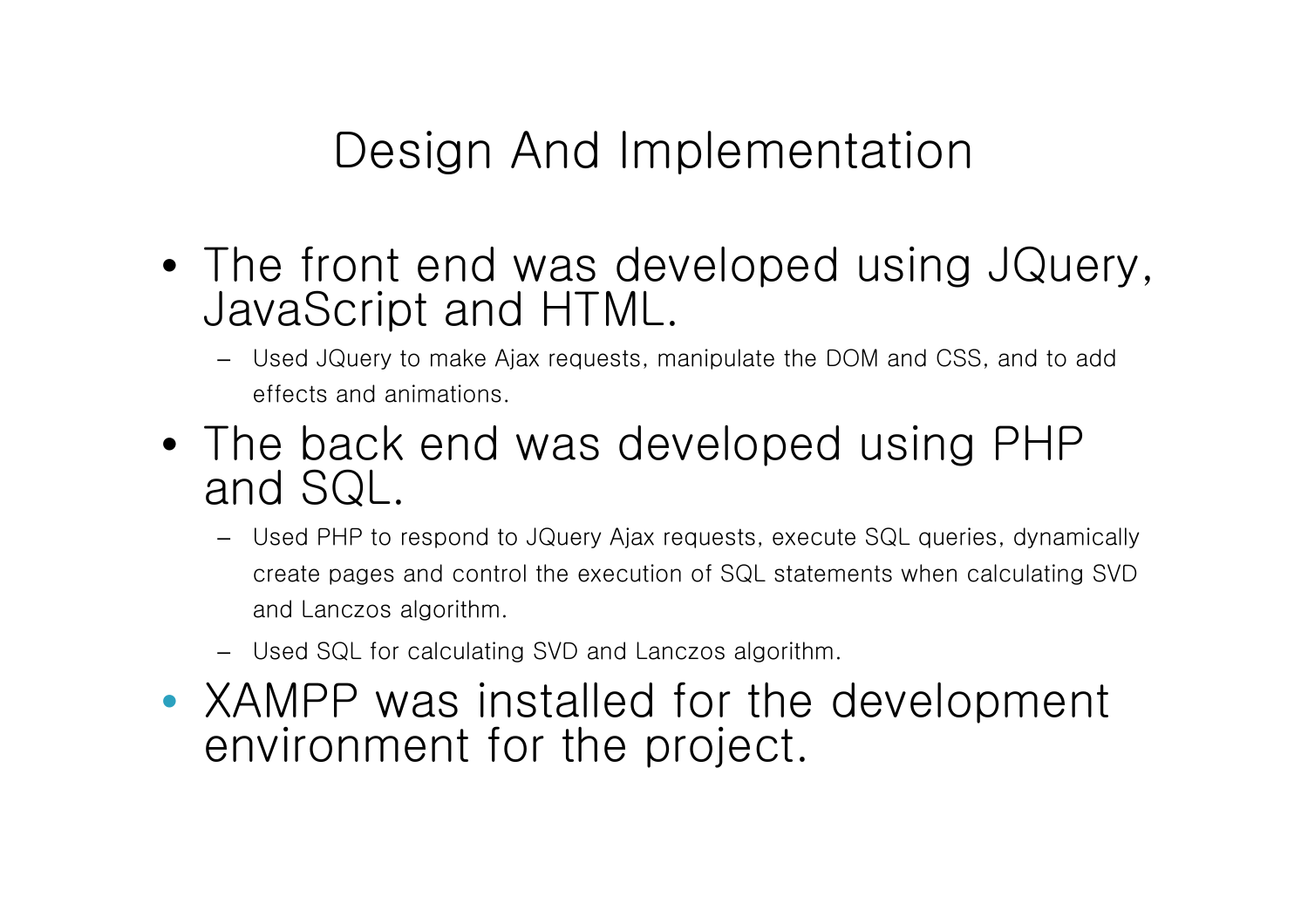# Design and Implementation (cont…)

- My project is implemented in seven major steps.
	- 1. Crawl blogs for text.
	- 2. Parse text into sentences and words using stop words and regular expressions.
	- 3. Calculate the frequencies of the base forms of the words in each sentence and the use of the TF-IDF weighting scheme to scale frequencies.
	- 4. Compute SVD Using the Lanczos algorithm.
	- 5. Extract a Sentence for Each Topic for the Summary
	- 6. Implement back-end functions and interfaces for posting to Twitter and for responding to AJAX requests.
	- 7. Create user interface functions and the front-end layer.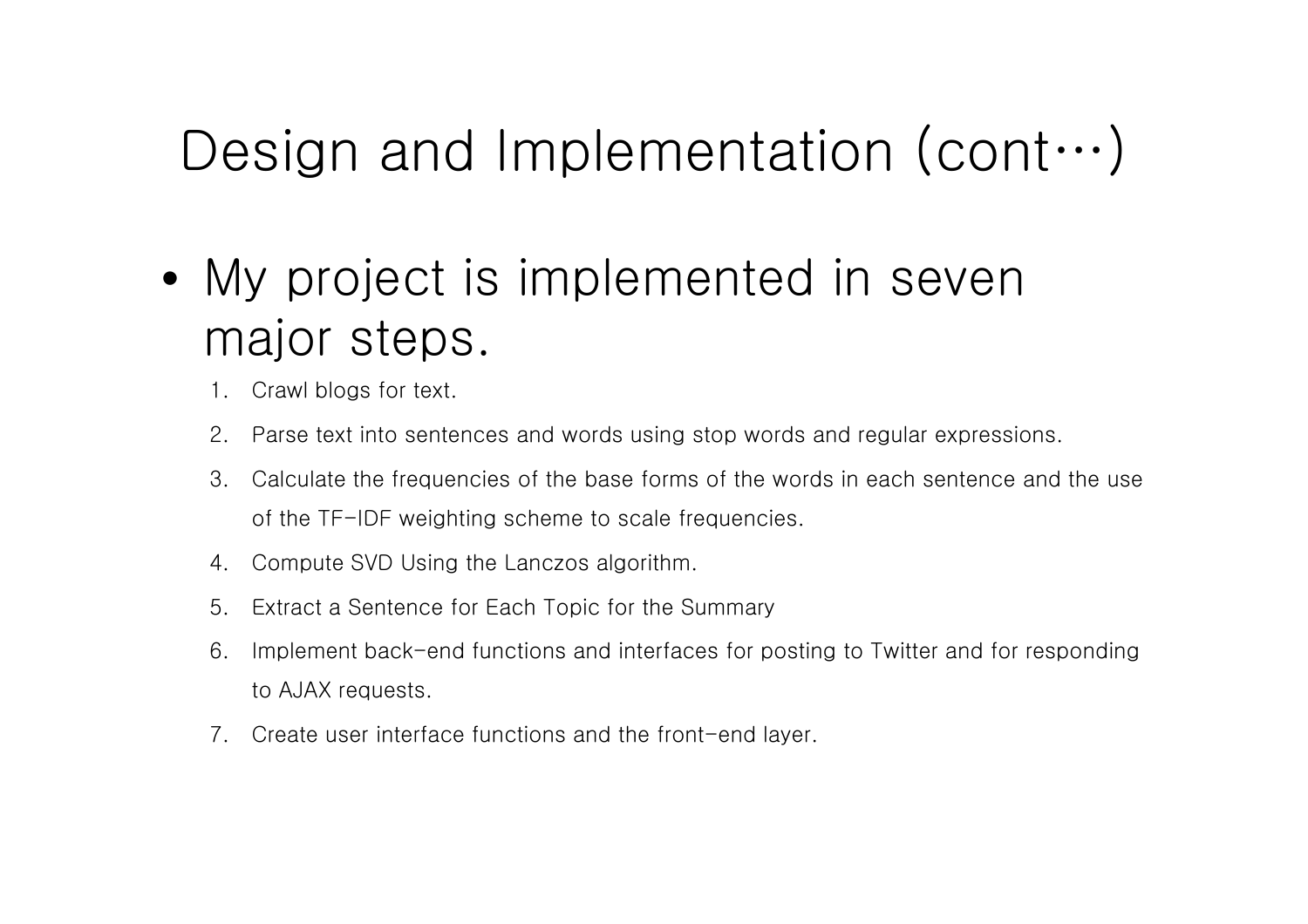# Design and Implementation (cont…)

• Tables created after calculating SVD and generating the summary.

| a                 | E         | 窗 | 匷  | झ  | 面 | x | 247          | InnoDB        | latin1_swedish_ci | 16.0 KiB  | ÷.                       |
|-------------------|-----------|---|----|----|---|---|--------------|---------------|-------------------|-----------|--------------------------|
| a2                | E         | 窗 | 磨  | 목수 | 而 | × | 7,380        | InnoDB        | latin1_swedish_ci | 320,0 KiB | m.                       |
| alphas            | 眉         | 窗 | 腘  | झ  | 面 | × | 41           | <b>InnoDB</b> | latin1_swedish_ci | 16,0 KiB  | -                        |
| at                | ⊫         | 窗 | 摩  | 말리 | 而 | × | 247          | InnoDB        | latin1_swedish_ci | 16.0 KiB  | B.                       |
| ata               | le        | é | P  | 과  | m | x | 259          | InnoDB        | latin1_swedish_ci | 16,0 KiB  | ٠                        |
| betas             | E         | ñ | 厦  | 과  | 而 | × | 41           | InnoDB        | latin1_swedish_ci | 16,0 KiB  | $\equiv$                 |
| d                 | E         | é | 磨  | 非  | 而 | × | 42           | <b>InnoDB</b> | latin1_swedish_ci | 16,0 KiB  | ÷.                       |
| e                 | <b>IE</b> | 廇 | 摩  | 갖  | 童 | × | 42           | <b>InnoDB</b> | latin1_swedish_ci | 16.0 KiB  | ÷.                       |
| eigenvalues       | E         | 图 | 厬  | झ  | 而 | × | 41           | InnoDB        | latin1_swedish_ci | 16.0 KiB  | $\overline{a}$           |
| eigenvectors      | E         | 窗 | 匷  | 斗  | 面 | x | 1,681        | InnoDB        | latin1_swedish_ci | 112,0 KiB |                          |
| r                 | 眉         | 匫 | 匷  | 과  | 面 | × | 41           | <b>InnoDB</b> | latin1_swedish_ci | 16,0 KiB  | $\overline{\phantom{0}}$ |
| s                 | 嘔         | 窗 | 圛  | 쾇  | 而 | × | 1,681        | InnoDB        | latin1_swedish_ci | 112.0 KiB | 冨                        |
| sentence          | IE.       | ñ | 12 | 鼬  | m | × | 41           | InnoDB        | latin1_swedish_ci | 16,0 KiB  |                          |
| summary           | 匾         | 廇 | 厦  | 과  | 冊 | × | $\mathbf{1}$ | InnoDB        | latin1_swedish_ci | 16,0 KiB  | $\rightarrow$            |
| temp              | 眶         | é | 膻  | 非  | 而 | × | 0            | <b>InnoDB</b> | latin1_swedish_ci | 16,0 KiB  | $\pm$                    |
| temp2             | 旧         | 窗 | 膻  | 과  | 童 | × | $\mathbf{0}$ | InnoDB        | latin1_swedish_ci | 16,0 KiB  | ÷.                       |
| temp3             | IE        | é | 摩  | झ  | 而 | × | 1,681        | InnoDB        | latin1_swedish_ci | 112,0 KiB | ÷                        |
| temp <sub>4</sub> | IE        | 窗 | 膻  | 斗  | 前 | × | $\mathbf{0}$ | <b>InnoDB</b> | latin1_swedish_ci | 16,0 KiB  | m.                       |
| u                 | 眶         | 图 | 醒  | 과학 | 而 | x | $\mathbf{0}$ | InnoDB        | latin1_swedish_ci | 16.0 KiB  | ۰,                       |
| v                 | 旧         | 图 | P  | 쾇  | 面 | × | 1,681        | InnoDB        | latin1_swedish_ci | 112.0 KiB | Ξ.                       |
| valideigenvalues  | E         | é | 腘  | 과  | 而 | × | $\mathbf{0}$ | InnoDB        | latin1_swedish_ci | 16.0 KiB  | $\overline{a}$           |
| word              | 旧         | é | 陧  | 과  | 面 | × | 180          | InnoDB        | latin1_swedish_ci | 16,0 KiB  | ٠                        |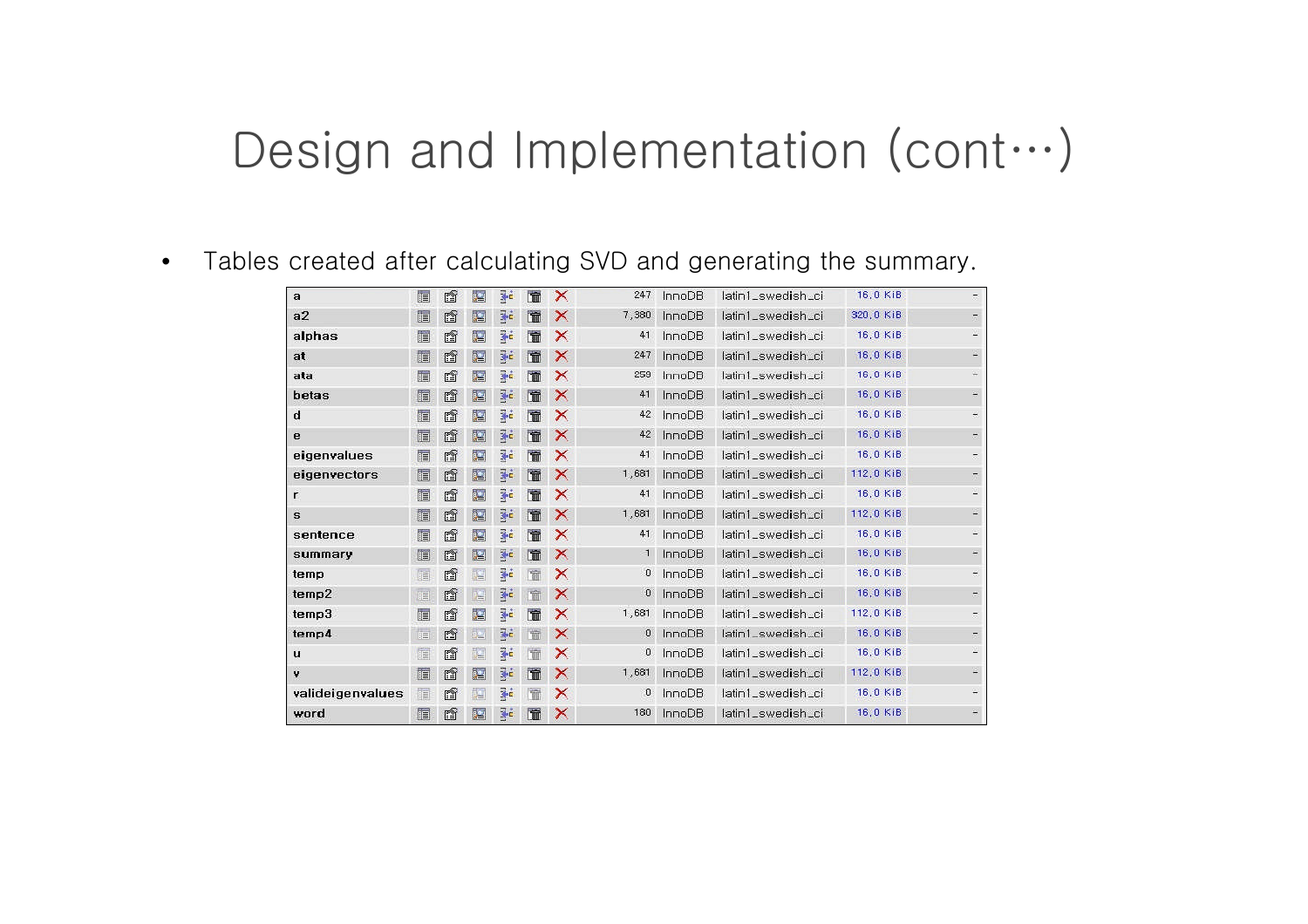# Design and Implementation (cont...)

- 6. Implement back-end functions and interfaces for posting to Twitter and for responding to AJAX requests.
	- All back-end functions are implemented in PHP, including adding blogs, removing blogs, displaying the summary for a blog, displaying individual posts from selected blogs, shortening long URLs, and posting to Twitter.
- 7. User Interface Functions and Front-End Layer
	- All Ajax requests were made using JQuery to provide a pleasant experience for the user.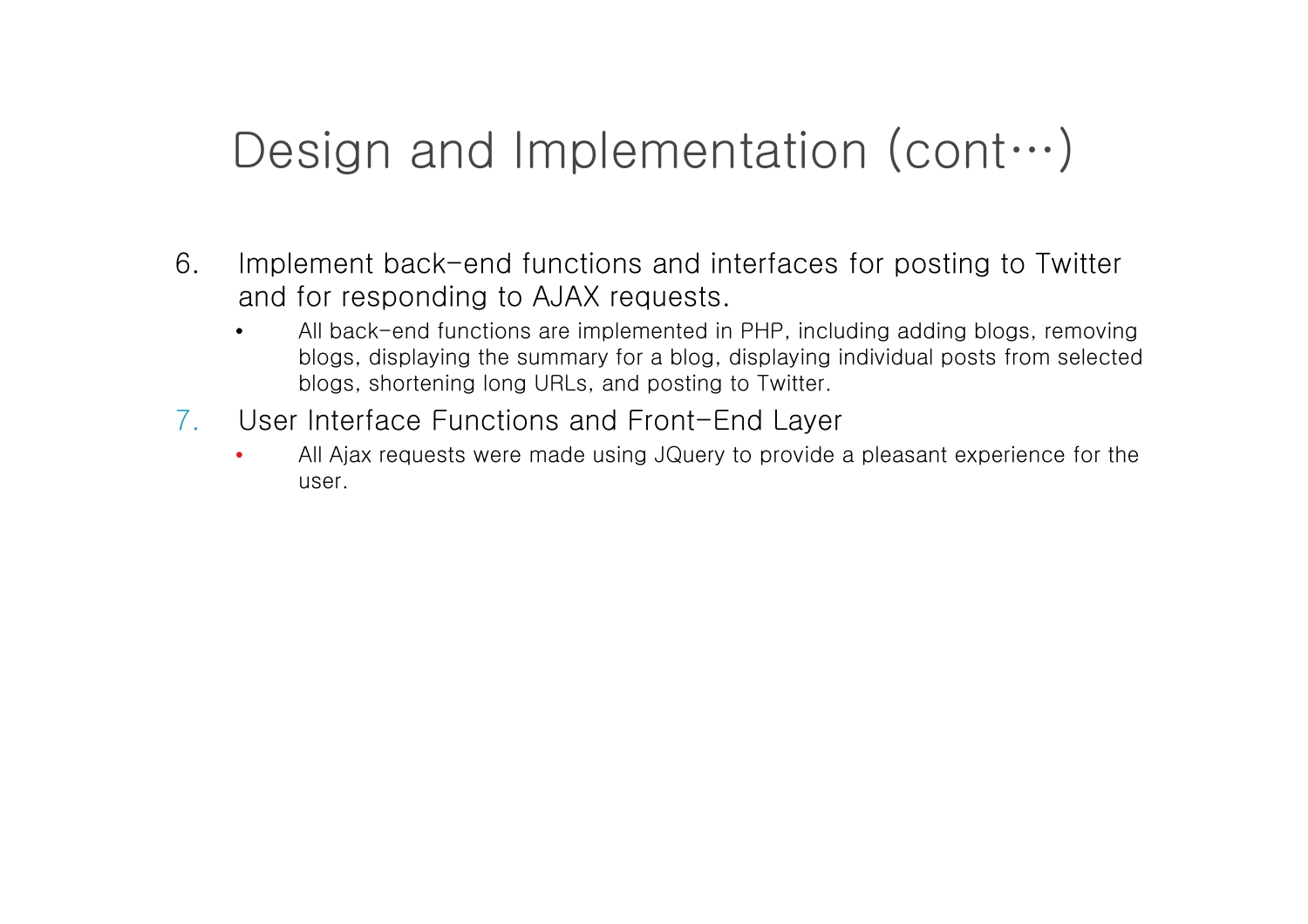# Design and Implementation (cont…)

### • End Result:

|          | What's happening?                                                                                                                                                   |
|----------|---------------------------------------------------------------------------------------------------------------------------------------------------------------------|
| Timeline | @Mentions Retweets Searches Lists                                                                                                                                   |
|          | brian298project brian<br>Hooray! Ive been given a LiebsterAward. Thank you Darian Wilks.<br>the Crazy Lady with a Pen, for best See more at bit.ly/q5T4b6<br>25 Oct |
|          | brian298project brian<br>She reads more than anyone Ive ever met. Can I don it again? Will<br>the valley at the end of my next c More at bit.ly/q5T4b6<br>23 Oct    |
|          | brian298project brian<br>hi<br>23 Oct                                                                                                                               |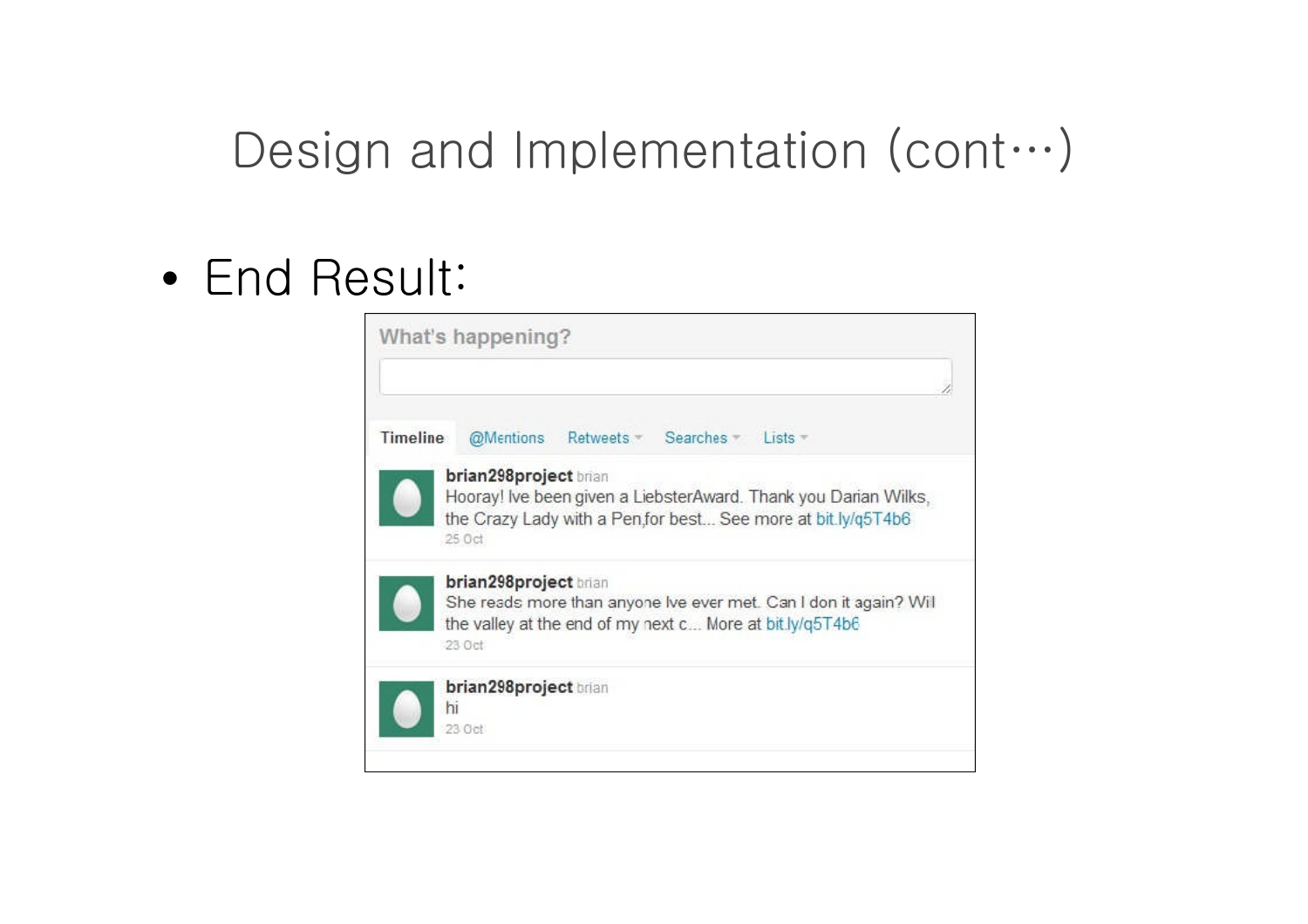# Summary Evaluation

- Evaluated a summary using the ROUGE evaluation toolkit.
	- ROUGE was developed by Chin-Yew Li and delivered to the research community in 2004.
	- By 2010, more than 150 research sites worldwide had downloaded this software package.
	- ROUGE was chosen as the official automatic evaluation tool by the Document Understanding Conference in 2004, 2005, and 2006.
	- The U.S. government has sponsored summarization evaluation efforts using this tool.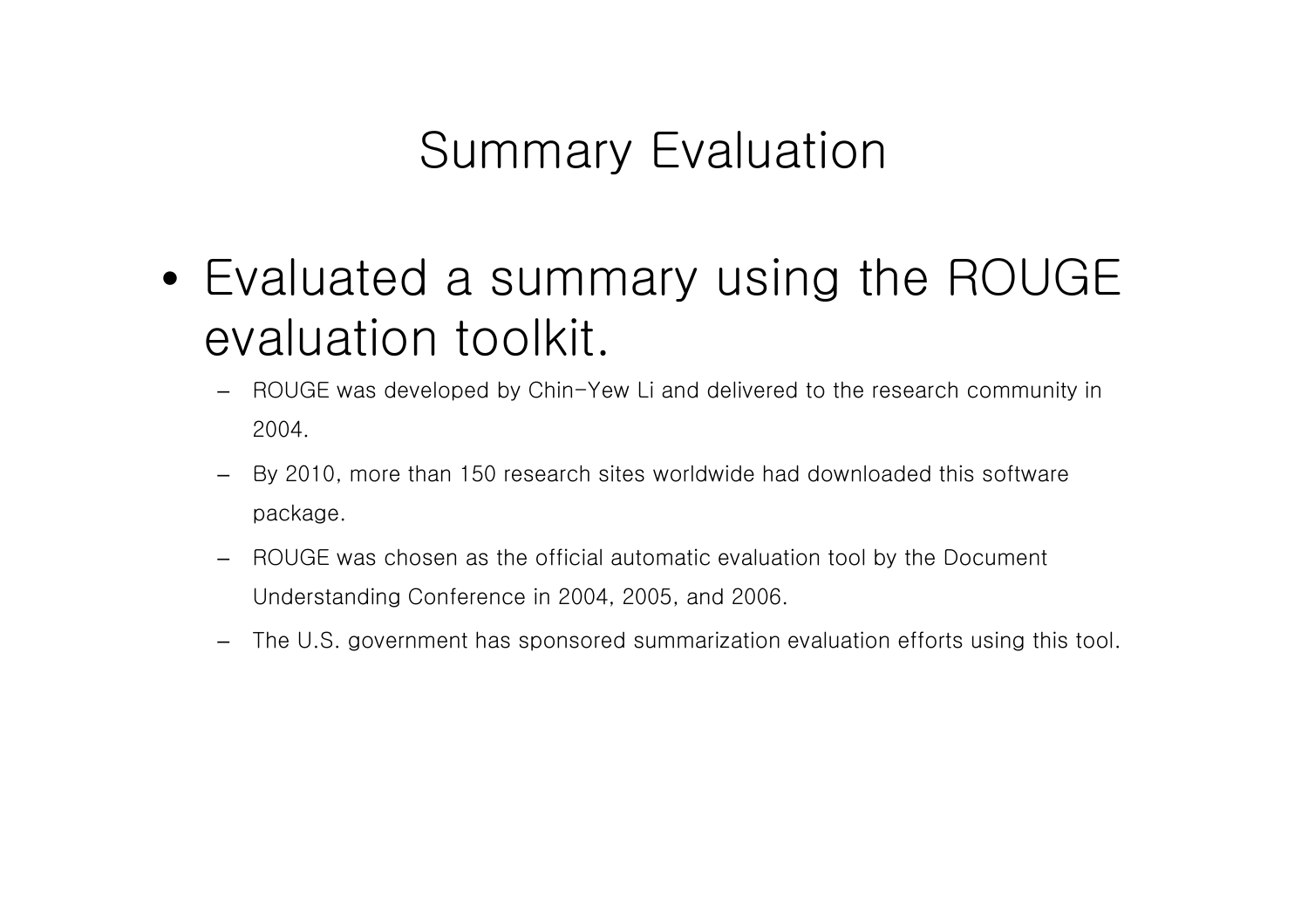- To use ROUGE, the correct directories and formats must be set up beforehand.
	- One is the system-generated summary, also known as the candidate summary, and the other is the gold standard summary, also known as the model summary. The model summary is usually written by humans.
	- Once the proper directories are set up and the files are in the right format, we can run commands such as the one given below.

ROUGE-1.5.5.pl -e data -u < project-name>/settings.xml.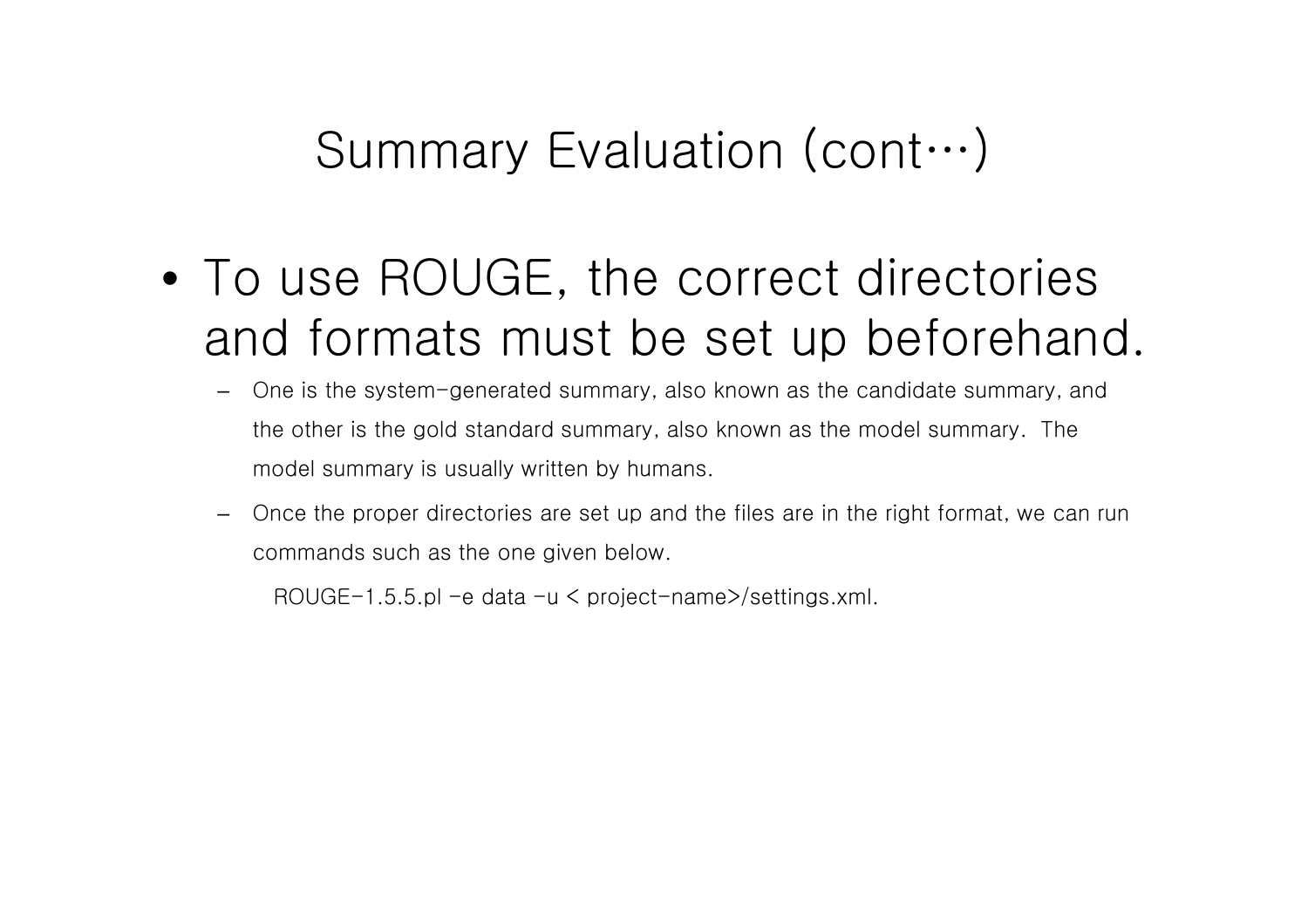- Test Plans and Datasets
	- Used a publicly available article from Yahoo News about a battle between Samsung Electronics and Apple over Samsung's attempt to get a preliminary injunction against the iPhone 4S in Paris, France, based on an alleged infringement of its 3G patents.
	- Prepared five summaries written by five different individuals. They were asked to pick the one and five most important sentences from the original text.
		- Four summaries by person A, person B, person C and person D are used as model summaries.
		- The candidate summary is then measured against the model summaries.
	- Compared a summary generated by my application with three baselines: a summary by a human (person E), a summary generated by MEAD, a well-known open-source summarizer, and a selection of one and five random sentences from the text.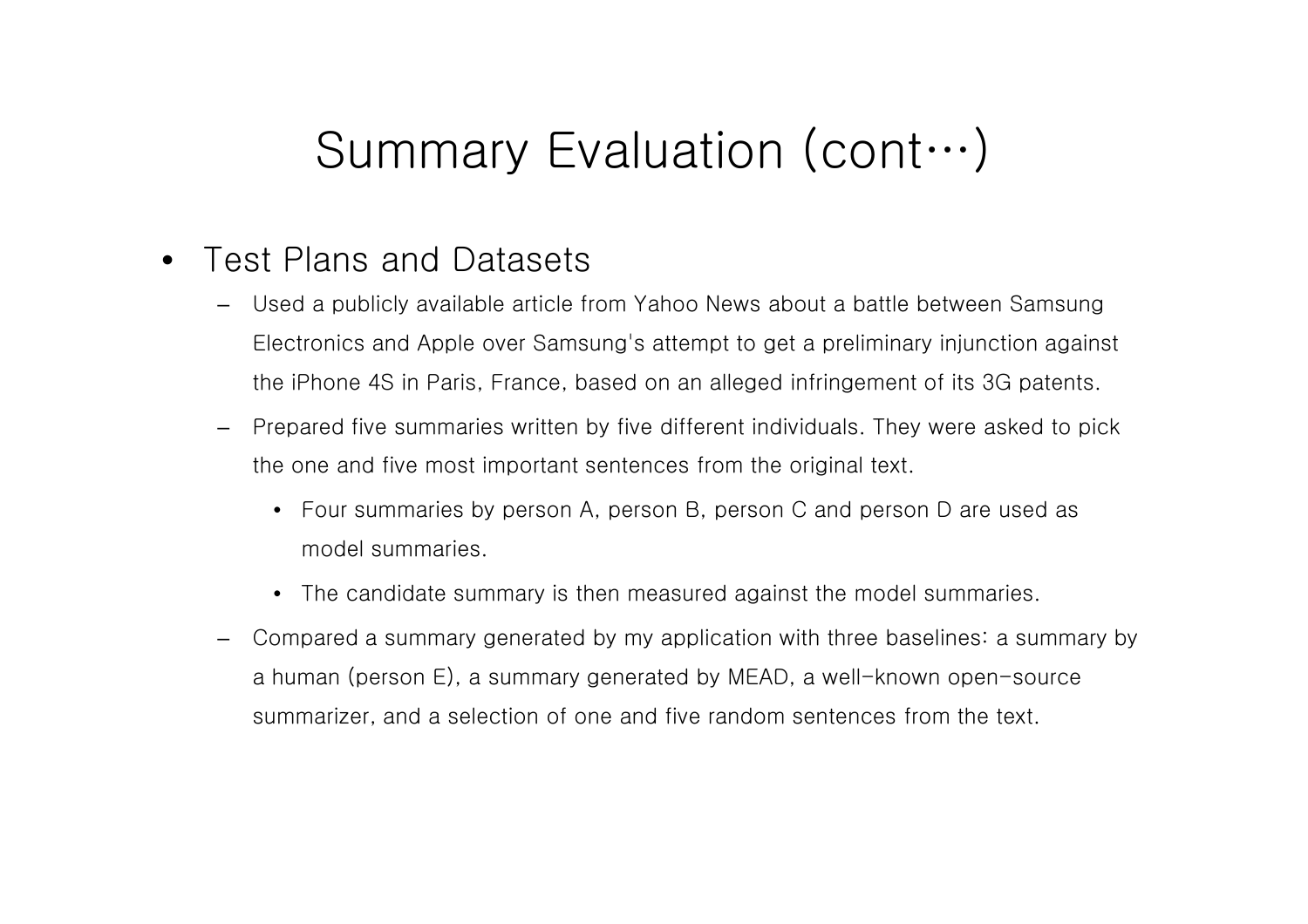#### • Results

– ROUGE-1 scores for the most important sentence

| Method         | Average Recall | <b>Average Precision</b> | Average FScore |
|----------------|----------------|--------------------------|----------------|
| My Application | 0.39394        | 0.34821                  | 0.36967        |
| Random         | 0.01010        | 0.03125                  | 0.01527        |
| <b>MEAD</b>    | 0.27273        | 0.35526                  | 0.30857        |
| Person E       | 0.46465        | 0.35938                  | 0.40529        |

– For the most important sentence, person E performed the best, and the random method performed the worst. My application performed better than did MEAD.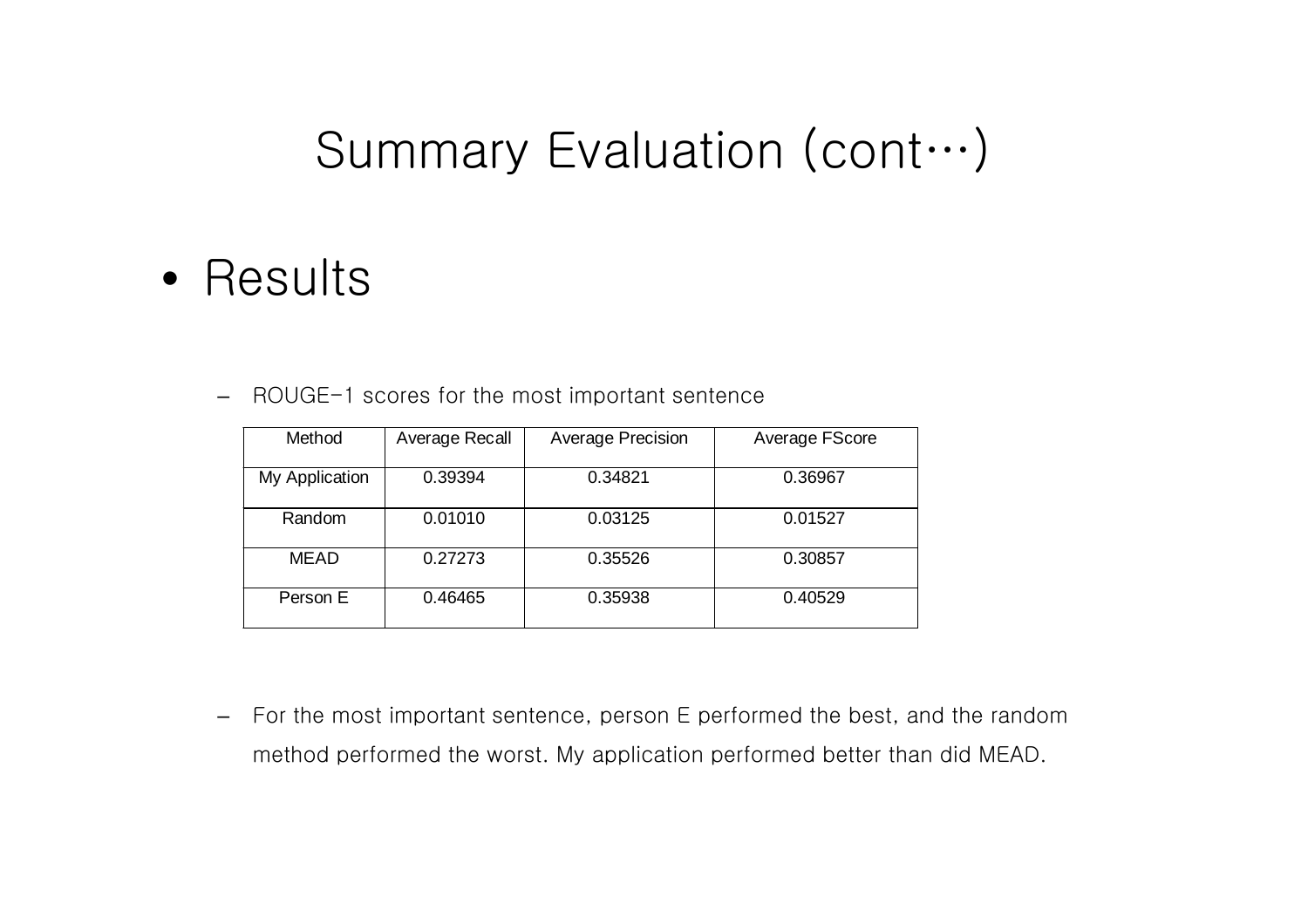#### • Results

– ROUGE-1 scores for the five most important sentence

| System         | Average Recall | <b>Average Precision</b> | Average FScore |
|----------------|----------------|--------------------------|----------------|
| My Application | 0.78571        | 0.72600                  | 0.75468        |
| Random         | 0.26623        | 0.35756                  | 0.30521        |
| <b>MEAD</b>    | 0.58874        | 0.57627                  | 0.58244        |
| Person E       | 0.74892        | 0.73305                  | 0.74090        |

– For the five most important sentences, my application performed the best surprisingly. As expected, the random method performed the worst.